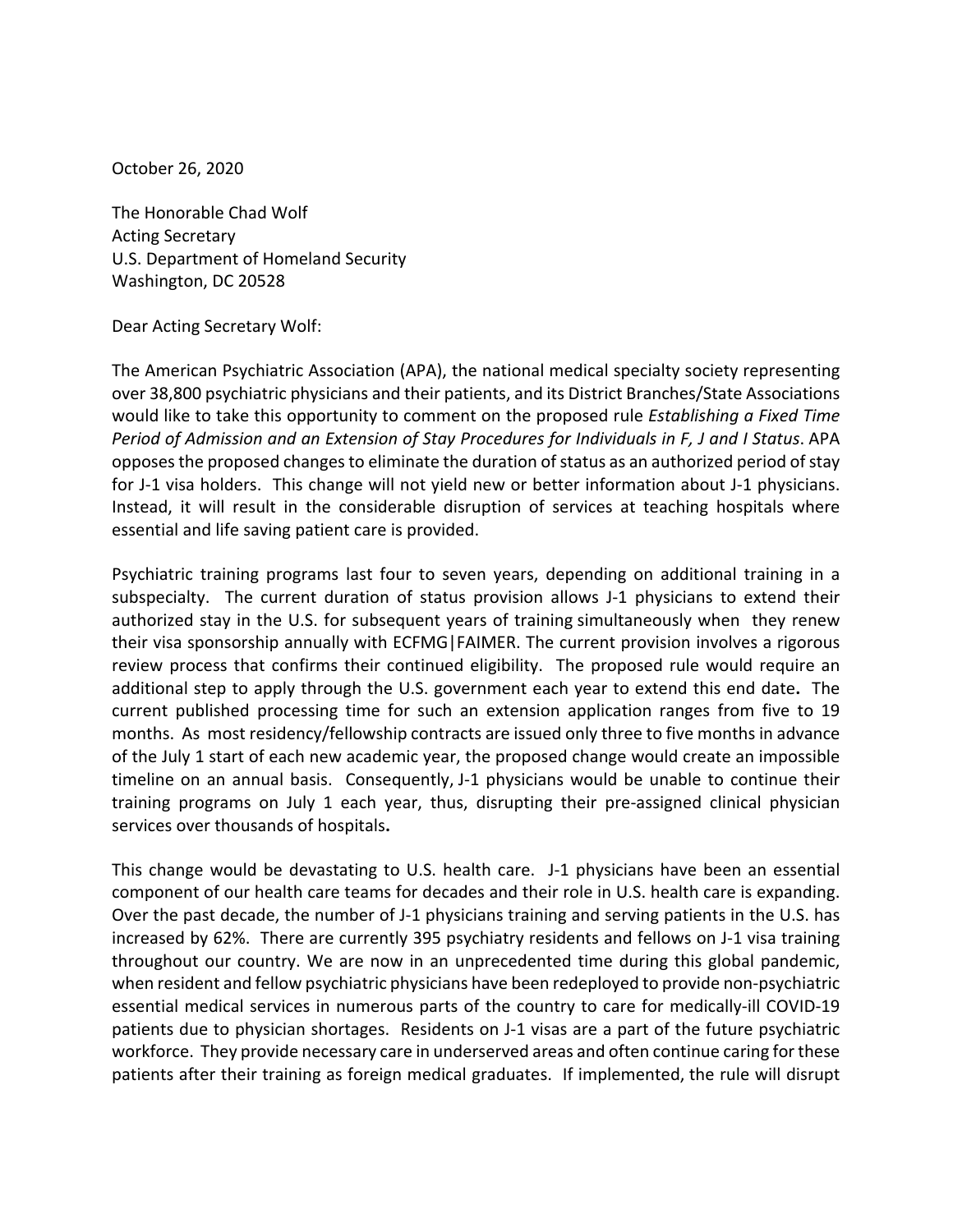these J-1 physicians' specialty and sub-specialty training and interrupt the patient care they provide not only to patients with mental illness but also to COVID-19 patients.

We appreciate that the President recently issued an Executive Order on safeguarding mental health during the pandemic, however, implementing this rule would contradict that order. Psychiatrists provide critical psychiatric and mental health treatment throughout our county by working in overburdened settings ranging from long-term care facilities, to homeless programs, field hospitals, jails, and prisons. Before the COVID-19 pandemic, many of these systems were experiencing unmet mental health and substance use disorder treatment resources. Now, facing the onslaught of COVID-19 related illness, it is even more evident how under-resourced our health care system is in providing mental health care. The workforce shortage will likely be exacerbated following the pandemic, given the devastating mental health and economic effects of COVID-19. If early reports on mental health issues continue to rise as expected, we will have even more Americans in need of critical psychiatric care.

We urge the Administration to exclude J-1 physicians from this proposed rule. Not doing so will drastically reduce our current physician workforce at a time when the nation is facing a growing physician shortage and an unprecedented health care crisis, and place a considerable burden on remaining trainees, thus negatively affecting their education and training. If you have any questions, please contact Kristin Kroeger, Chief of Policy, Programs, and Partnerships at kkroeger@psych.org.

Sincerely,

Academy of Consultation-Liaison Psychiatry Alabama Psychiatric Physicians Association American Academy of Child and Adolescent Psychiatry American Academy of Clinical Psychiatrists American Association for Geriatric Psychiatry American Association for Social Psychiatry American Society for Adolescent Psychiatry American Psychiatric Association Arizona Psychiatric Society Colorado Psychiatric Society Indiana Psychiatric Society Iowa Psychiatric Society Maine Association of Psychiatric Physicians Maryland Psychiatric Society New Jersey Psychiatric Association New York County Psychiatric Society Northern California Psychiatric Society North Carolina Psychiatric Association North Dakota Psychiatric Society Oklahoma Psychiatric Physicians Association